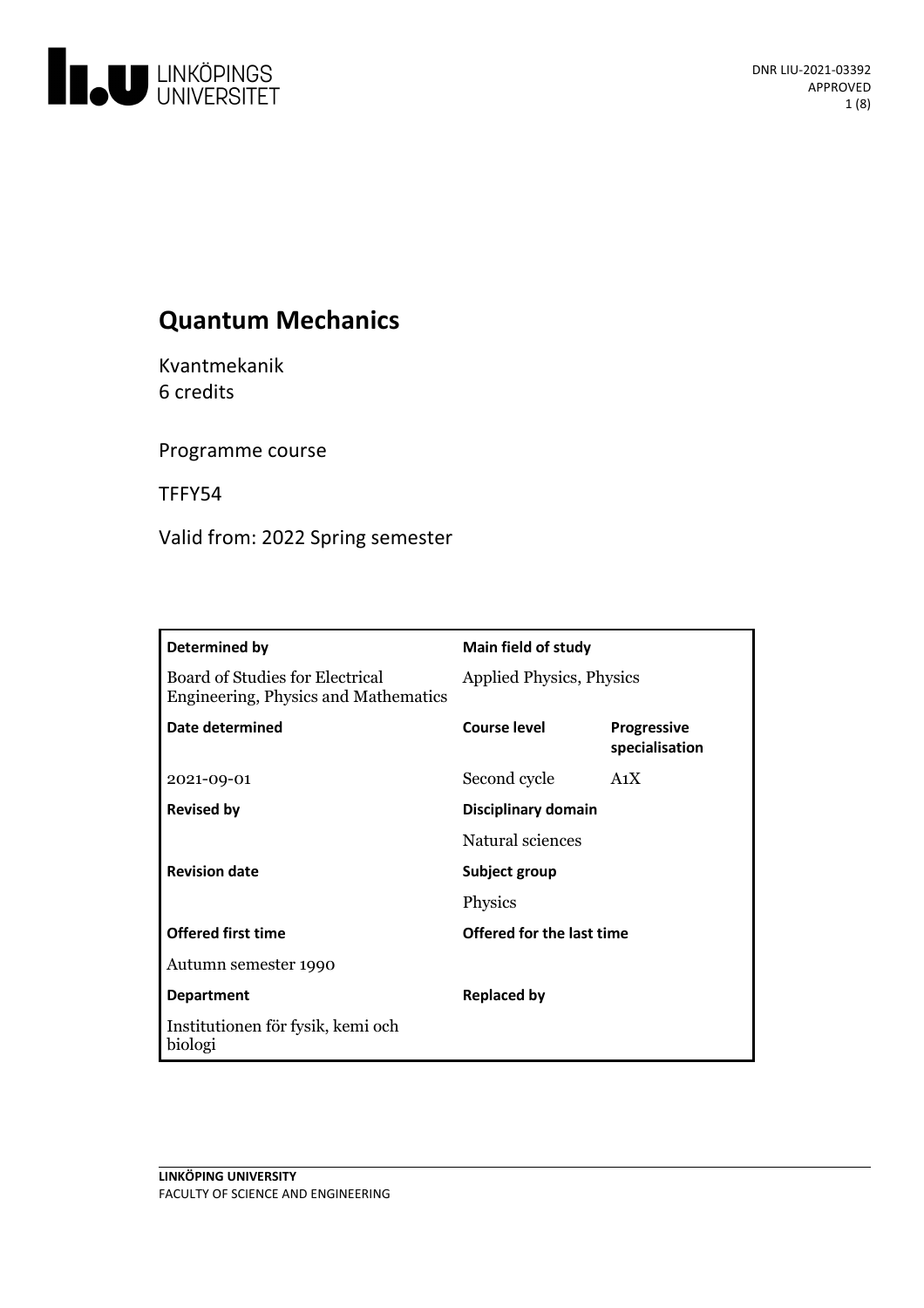## Course offered for

- Master of Science in Applied Physics and Electrical Engineering
- Master of Science in Applied Physics and Electrical Engineering International
- Master's Programme in Materials Physics for Nano and Quantum Technology

## **Prerequisites**

Modern physics, linear algebra and fourier transform.

# Intended learning outcomes

The purpose of the course is to give the student a deeper understanding of quantum mechanics and to further develop the students ability to solve quantum mechanical problems. Following the course, the student should be able to:

- 
- 
- derive results based on the postulates of quantum mechanics.<br>• use various representations of quantum mechanics.<br>• solve quantum mechanical problems that involve topics listed in the course content.

## Course content

Historical background. Wave-particle dualism. Wave packets. The time-<br>dependent Schrödinger equation. Probability current density. Expectation values.<br>Hermitian operators. Time-independent Schrödinger equation.<br>Boundary co Schrödinger equation. Time evolution operator. The Dirac notation. State space.<br>Adjoint operators. Unitary operators. Commutator.<br>Rigorous proof of the uncertainity principle. Heisenberg's matrix representation.<br>Ehrenfest' Harmonic oscillator with operator method. Operators as generators of translation and rotation. Symmetries and conservation laws. Generalized angular Spherical symmetric potential. The hydrogen atom in magnetic fields. Spin-orbit term. Conceptual problems. Approximative methods: non-degenerate and degenerate perturbation theory; the variational method.

# Teaching and working methods

The course is divided into lectures and lessons (problem solving sessions).

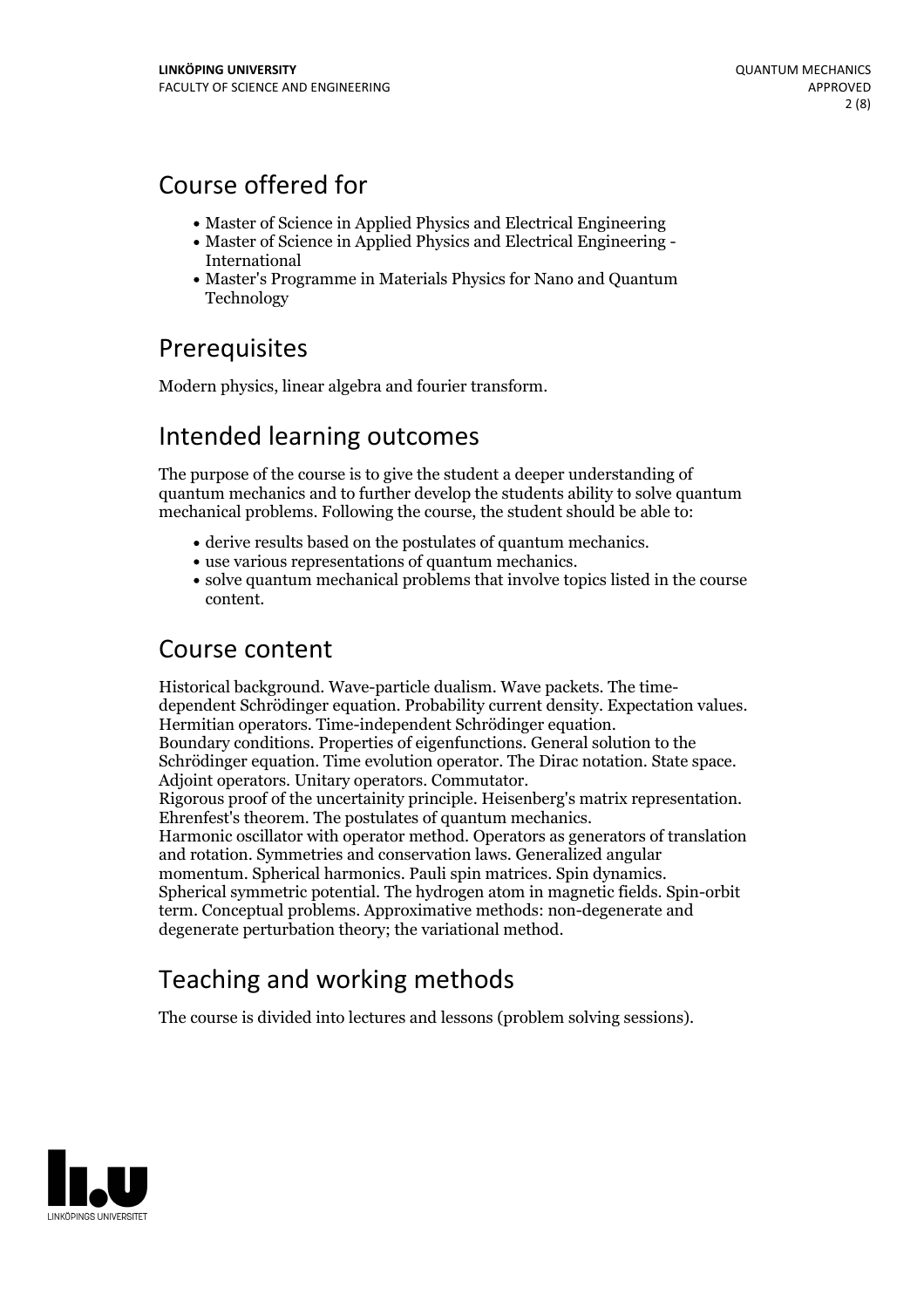## Examination

TEN1 Written examination 6 credits U, 3, 4, 5

## Grades

Four-grade scale, LiU, U, 3, 4, 5

# Other information

Supplementary courses: Advanced quantum mechanics; Elementary particles and quantum fields.

## **About teaching and examination language**

The teaching language is presented in the Overview tab for each course. The examination language relates to the teaching language as follows:

- If teaching language is "Swedish", the course as a whole could be given in Swedish, or partly in English. Examination language is Swedish, but parts
- of the examination can be in English. If teaching language is "English", the course as <sup>a</sup> whole is taught in English. Examination language is English. If teaching language is "Swedish/English", the course as <sup>a</sup> whole will be
- taught in English if students without prior knowledge of the Swedish language participate. Examination language is Swedish or English depending on teaching language.

## **Other**

The course is conducted in a manner where both men's and women's experience and knowledge are made visible and developed.

The planning and implementation of a course should correspond to the course syllabus. The course evaluation should therefore be conducted with the course syllabus as a starting point.

If special circumstances prevail, the vice-chancellor may in a special decision specify the preconditions for temporary deviations from this course syllabus, and delegate the right to take such decisions.

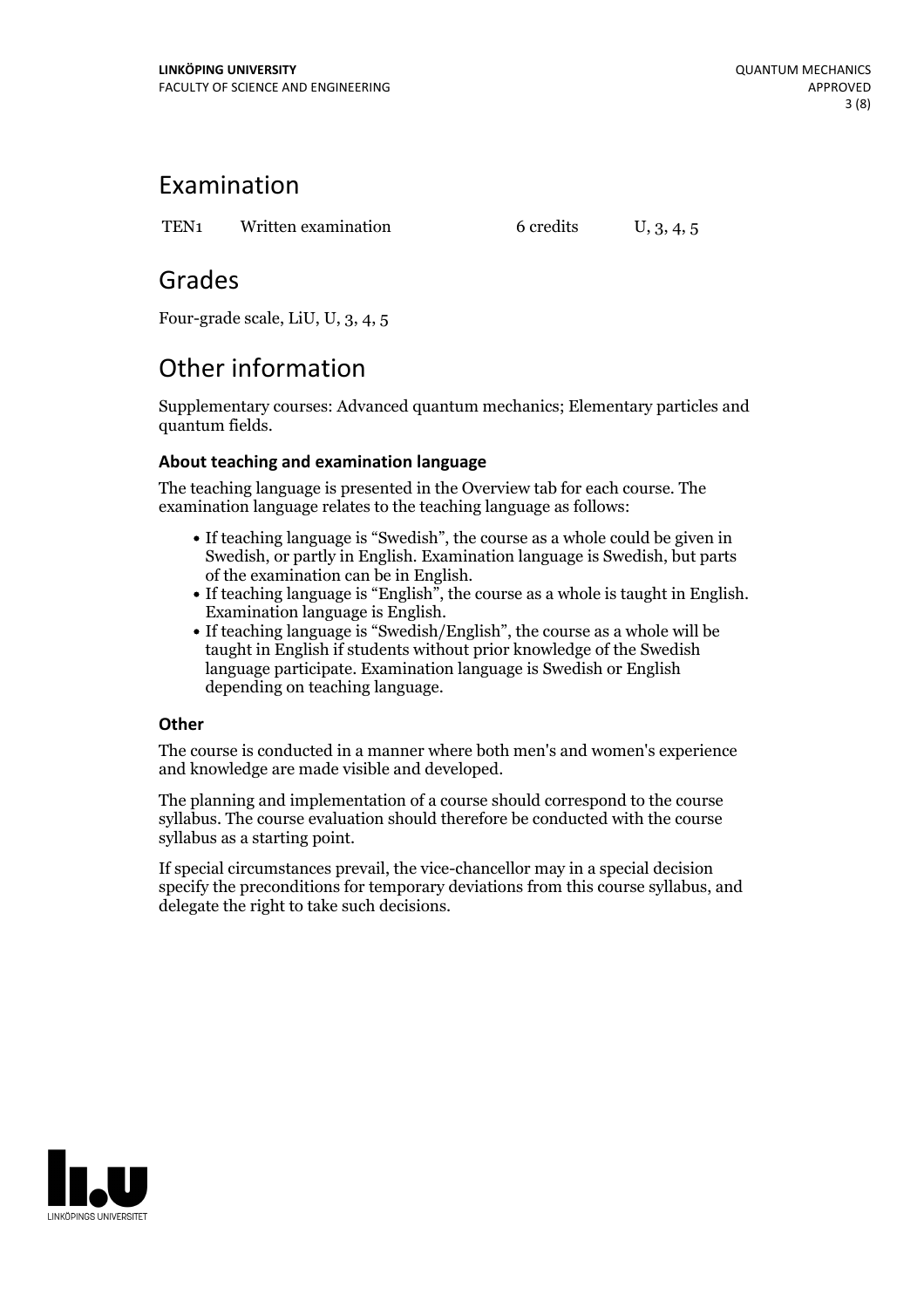# **Common rules**

### Course syllabus

A syllabus must be established for each course. The syllabus specifies the aim and contents of the course, and the prior knowledge that a student must have in order to be able to benefit from the course.

## Timetabling

Courses are timetabled after a decision has been made for this course concerning its assignment to a timetable module.

### Interruption in and deregistration from a course

The LiU decision, Guidelines concerning confirmation of participation in education (Dnr LiU-2020-02256), states that interruptions in study are to be recorded in Ladok. Thus, all students who do not participate in a course for which they have registered must record the interruption, such that the registration on the course can be removed. Deregistration from or interrupting a course is carried out using <sup>a</sup> web-based form: https://www.lith.liu.se/for- [studenter/kurskomplettering?l=en.](https://www.lith.liu.se/for-studenter/kurskomplettering?l=en)

## Cancelled courses and changes to the course syllabus

Courses with few participants (fewer than 10) may be cancelled or organised in a manner that differs from that stated in the course syllabus. The Dean is to deliberate and decide whether a course is to be cancelled or changed from the course syllabus.

## Guidelines relating to examinations and examiners

For details, see Guidelines for education and examination for first-cycle and second-cycle education at Linköping University, Dnr LiU-2020-04501 [\(http://styrdokument.liu.se/Regelsamling/VisaBeslut/917592\)](http://styrdokument.liu.se/Regelsamling/VisaBeslut/917592).

An examiner must be employed as a teacher at LiU according to the LiU Regulations for Appointments, Dnr LiU-2021-01204 [\(https://styrdokument.liu.se/Regelsamling/VisaBeslut/622784](https://styrdokument.liu.se/Regelsamling/VisaBeslut/622784)). For courses in second-cycle, the following teachers can be appointed as examiner: Professor (including Adjunct and Visiting Professor), Associate Professor (including Adjunct), Senior Lecturer (including Adjunct and Visiting Senior Lecturer), Research Fellow, or Postdoc. For courses in first-cycle, Assistant Lecturer (including Adjunct and Visiting Assistant Lecturer) can also be appointed as examiner in addition to those listed for second-cycle courses. In exceptional cases, a Part-time Lecturer can also be appointed as an examiner at both first- and second cycle, see Delegation of authority for the Board of Faculty of Science and Engineering.

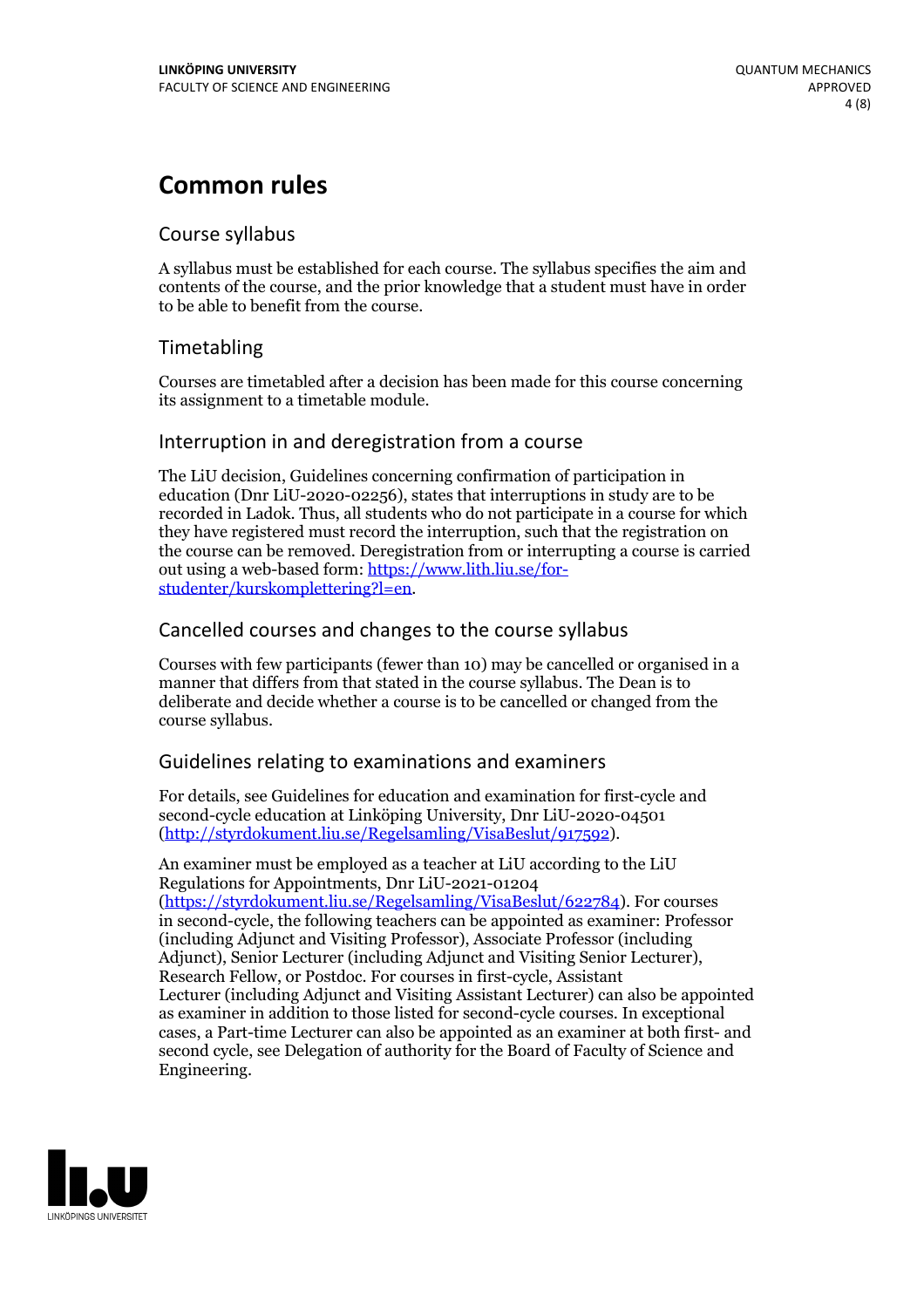## Forms of examination

#### **Principles for examination**

Written and oral examinations and digital and computer-based examinations are held at least three times a year: once immediately after the end of the course, once in August, and once (usually) in one of the re-examination periods. Examinations held at other times are to follow a decision of the faculty programme board.

Principles for examination scheduling for courses that follow the study periods:

- courses given in VT1 are examined for the first time in March, with re-examination in June and August
- courses given in VT2 are examined for the first time in May, with re-examination in August and October
- courses given in HT1 are examined for the first time in October, with re-examination in January and August
- courses given in HT2 are examined for the first time in January, with re-examination in March and in August.

The examination schedule is based on the structure of timetable modules, but there may be deviations from this, mainly in the case of courses that are studied and examined for several programmes and in lower grades (i.e. 1 and 2).

Examinations for courses that the faculty programme board has decided are to be held in alternate years are held three times during the school year in which the course is given according to the principles stated above.

Examinations for courses that are cancelled orrescheduled such that they are not given in one or several years are held three times during the year that immediately follows the course, with examination scheduling that corresponds to the scheduling that was in force before the course was cancelled or rescheduled.

When a course, or a written examination (TEN, DIT, DAT), is given for the last time, the regular examination and two re-examinations will be offered. Thereafter, examinations are phased out by offering three examinations during the following academic year at the same times as the examinations in any substitute course. If there is no substitute course, three examinations will be offered during re- examination periods during the following academic year. Other examination times are decided by the faculty programme board. In all cases above, the examination is also offered one more time during the academic year after the following, unless the faculty programme board decides otherwise. In total, 6 re-examinations are offered, of which 2 are regular re-examinations. In the examination registration system, the examinations given for the penultimate time and the last time are denoted.

If a course is given during several periods of the year (for programmes, or on different occasions for different programmes) the faculty programme board or boards determine together the scheduling and frequency of re-examination occasions.

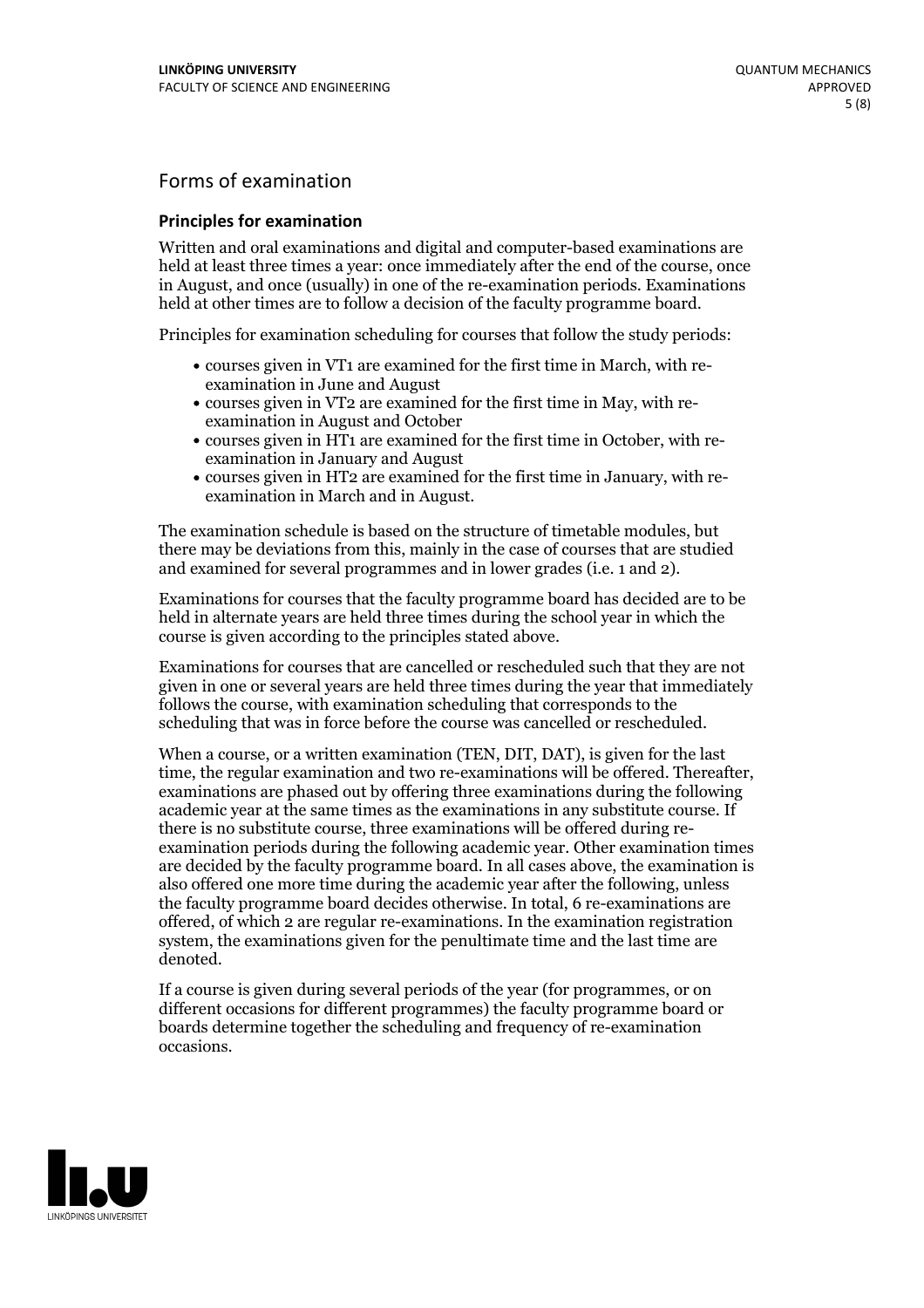### **Retakes of other forms of examination**

Regulations concerning retakes of other forms of examination than written examinations and digital and computer-based examinations are given in the LiU guidelines for examinations and examiners, [http://styrdokument.liu.se/Regelsamling/VisaBeslut/917592.](http://styrdokument.liu.se/Regelsamling/VisaBeslut/917592)

#### **Course closure**

For Decision on Routines for Administration of the Discontinuation of Educational Programs, Freestanding Courses and Courses in Programs, see DNR LiU-2021-04782. After a decision on closure and after the end of the discontinuation period, the students are referred to a replacement course (or similar) according to information in the course syllabus or programme syllabus. If a student has passed some part/parts of a closed program course but not all, and there is an at least partially replacing course, an assessment of crediting can be made. Any crediting of course components is made by the examiner.

#### **Registration for examination**

In order to take an written, digital or computer-based examination, registration in advance is mandatory, see decision in the university's rule book [https://styrdokument.liu.se/Regelsamling/VisaBeslut/622682.](https://styrdokument.liu.se/Regelsamling/VisaBeslut/622682) An unregistered student can thus not be offered a place. The registration is done at the Student Portal or in the LiU-app during the registration period. The registration period opens 30 days before the date of the examination and closes 10 days before the date of the examination. Candidates are informed of the location of the examination by email, four days in advance.

#### **Code of conduct for students during examinations**

Details are given in a decision in the university's rule book: <http://styrdokument.liu.se/Regelsamling/VisaBeslut/622682>.

#### **Retakes for higher grade**

Students at the Institute of Technology at LiU have the right to retake written examinations and digital and computer-based examinations in an attempt to achieve a higher grade. This is valid for all examination components with code "TEN", "DIT" and "DAT". The same right may not be exercised for other examination components, unless otherwise specified in the course syllabus.

A retake is not possible on courses that are included in an issued degree diploma.

#### **Grades**

The grades that are preferably to be used are Fail (U), Pass (3), Pass not without distinction  $(4)$  and Pass with distinction  $(5)$ .

- Grades U, 3, 4, 5 are to be awarded for courses that have written or digital examinations.<br>• Grades Fail (U) and Pass (G) may be awarded for courses with a large
- degree of practical components such as laboratory work, project work and

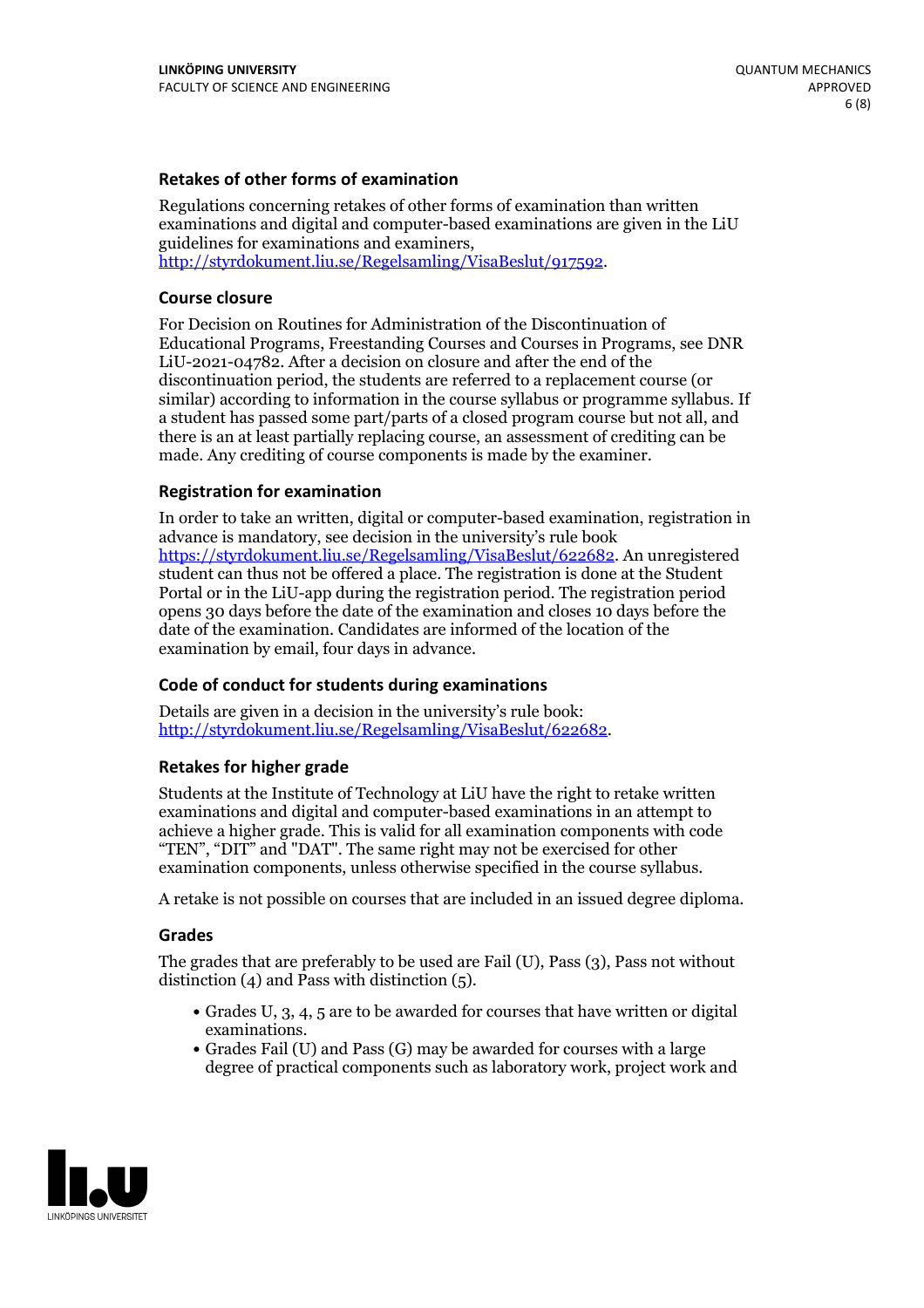group work.<br>• Grades Fail (U) and Pass (G) are to be used for degree projects and other independent work.

### **Examination components**

The following examination components and associated module codes are used at the Faculty of Science and Engineering:

- Grades U, 3, 4, 5 are to be awarded for written examinations (TEN) and
- digital examinations (DIT).<br>• Examination components for which the grades Fail (U) and Pass (G) may be awarded are laboratory work (LAB), project work (PRA), preparatory written examination (KTR), digital preparatory written examination (DIK), oral examination (MUN), computer-based examination (DAT), home
- assignment (HEM), and assignment (UPG).<br>• Students receive grades either Fail (U) or Pass (G) for other examination components in which the examination criteria are satisfied principally through active attendance such as tutorial group (BAS) or examination item
- (MOM).<br>• Grades Fail (U) and Pass (G) are to be used for the examination components Opposition (OPPO) and Attendance at thesis presentation (AUSK) (i.e. part of the degree project).

In general, the following applies:

- 
- Mandatory course components must be scored and given <sup>a</sup> module code. Examination components that are not scored, cannot be mandatory. Hence, it is voluntary to participate in these examinations, and the voluntariness must be clearly stated. Additionally, if there are any associated conditions to
- the examination component, these must be clearly stated as well.<br>• For courses with more than one examination component with grades U,3,4,5, it shall be clearly stated how the final grade is weighted.

For mandatory components, the following applies (in accordance with the LiU Guidelines for education and examination for first-cycle and second-cycle education at Linköping University,<br>[http://styrdokument.liu.se/Regelsamling/VisaBeslut/917592\)](http://styrdokument.liu.se/Regelsamling/VisaBeslut/917592):

If special circumstances prevail, and if it is possible with consideration of the nature of the compulsory component, the examiner may decide to replace the compulsory component with another equivalent component.

For possibilities to alternative forms of examinations, the following applies (in accordance with the LiU Guidelines for education and examination for first-cycle [http://styrdokument.liu.se/Regelsamling/VisaBeslut/917592\)](http://styrdokument.liu.se/Regelsamling/VisaBeslut/917592):

If the LiU coordinator for students with disabilities has granted a student the right to an adapted examination for a written examination in an examination hall, the student has the right to it.